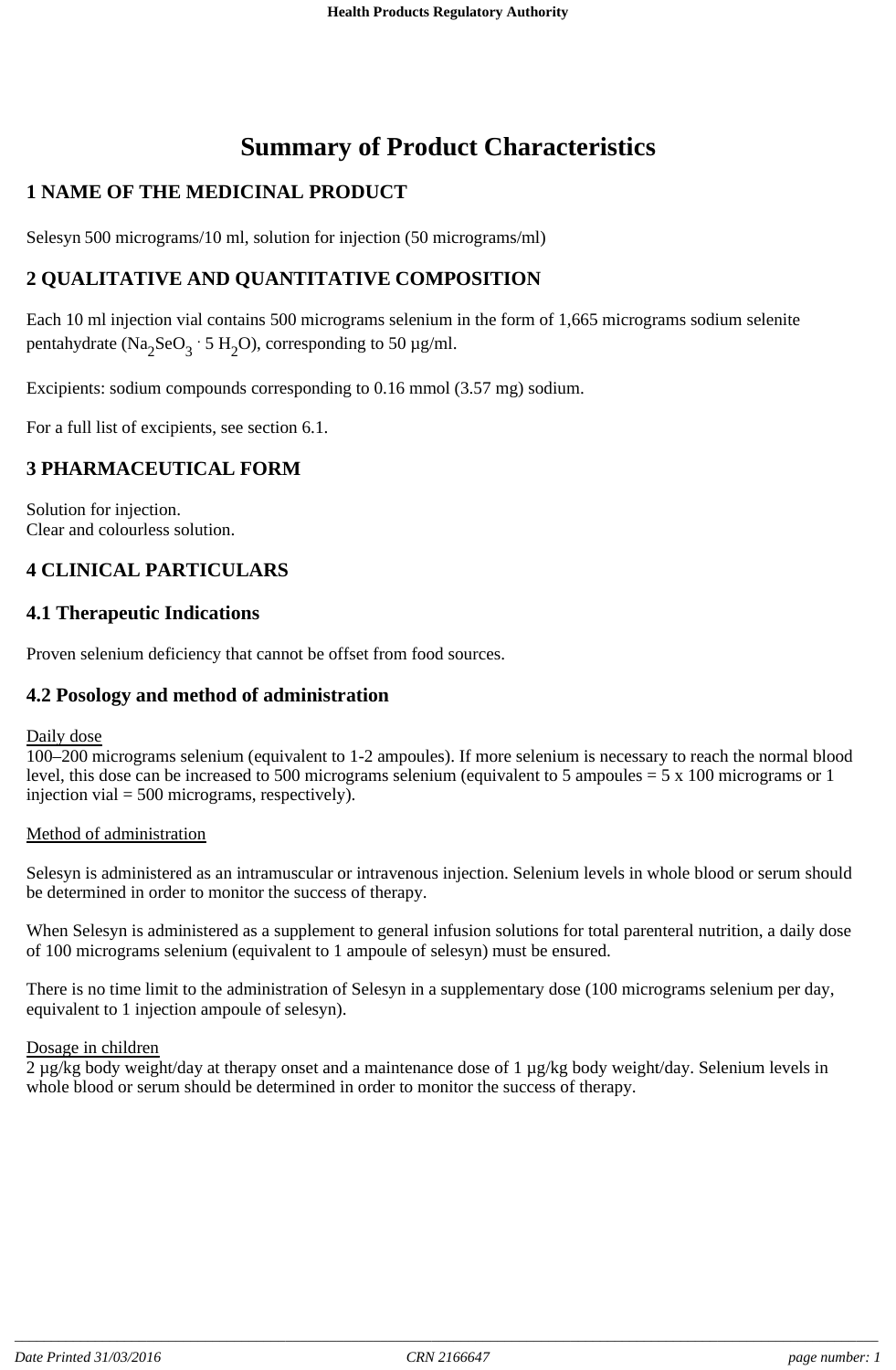| Maximum daily doses for children for a longer time: |  |  |  |  |
|-----------------------------------------------------|--|--|--|--|
|                                                     |  |  |  |  |

| Age (years) | UL ( $\mu$ g selenium/day) |
|-------------|----------------------------|
| $1 - 3$     | 60                         |
| $4-6$       | 90                         |
| $7-10$      | 130                        |
| $11 - 14$   | <b>200</b>                 |
| $15 - 17$   | 250                        |

Dosage in special patient groups

No scientific evidence exists which would require dosage adjustment in patients with renal or hepatic impairment.

Dosage in patients with renal or hepatic impairment There is no scientific evidence on dosage adjustment in patients with renal or hepatic impairment.

# **4.3 Contraindications**

Hypersensitivity to any component of the product (active substance or excipients). Selenosis.

# **4.4 Special warnings and precautions for use**

Selesyn contains less than 1 mmol sodium (23 mg) per ml, therefore it is essentially "sodium free".

# **4.5 Interaction with other medicinal products and other forms of interaction**

When preparing an infusion solution with Selesyn as a supplement, it must be ensured that the pH value does not fall below 7.0 and that the solution is not mixed with reducing substances (e.g. vitamin C), as a precipitate of elemental selenium may possibly result *(see section 6.2 "Incompatibilities")*. Elemental selenium is not soluble in an aqueous medium and has no biological availability.

### **4.6 Fertility, pregnancy and lactation**

#### Pregnancy:

There are no data from the use of Selesyn in pregnant woman. Limited published data from animal studies reveal only evidence for toxicity to reproduction at maternally toxic dose.

No adverse effect of sodium selenite on the pregnancy or unborn child is expected, provided that it is used in case of proven selenium deficiency.

#### Lactation:

Selenium is excreted in breast milk. Doses correcting selenium deficiency in breast feeding woman are not expected to exert adverse effects on the suckling infant.

### **4.7 Effects on ability to drive and use machines**

None.

### **4.8 Undesirable effects**

'General disorders and administration site conditions' Frequency not known (cannot be estimated from the available data): After intramuscular administration local pain has been reported.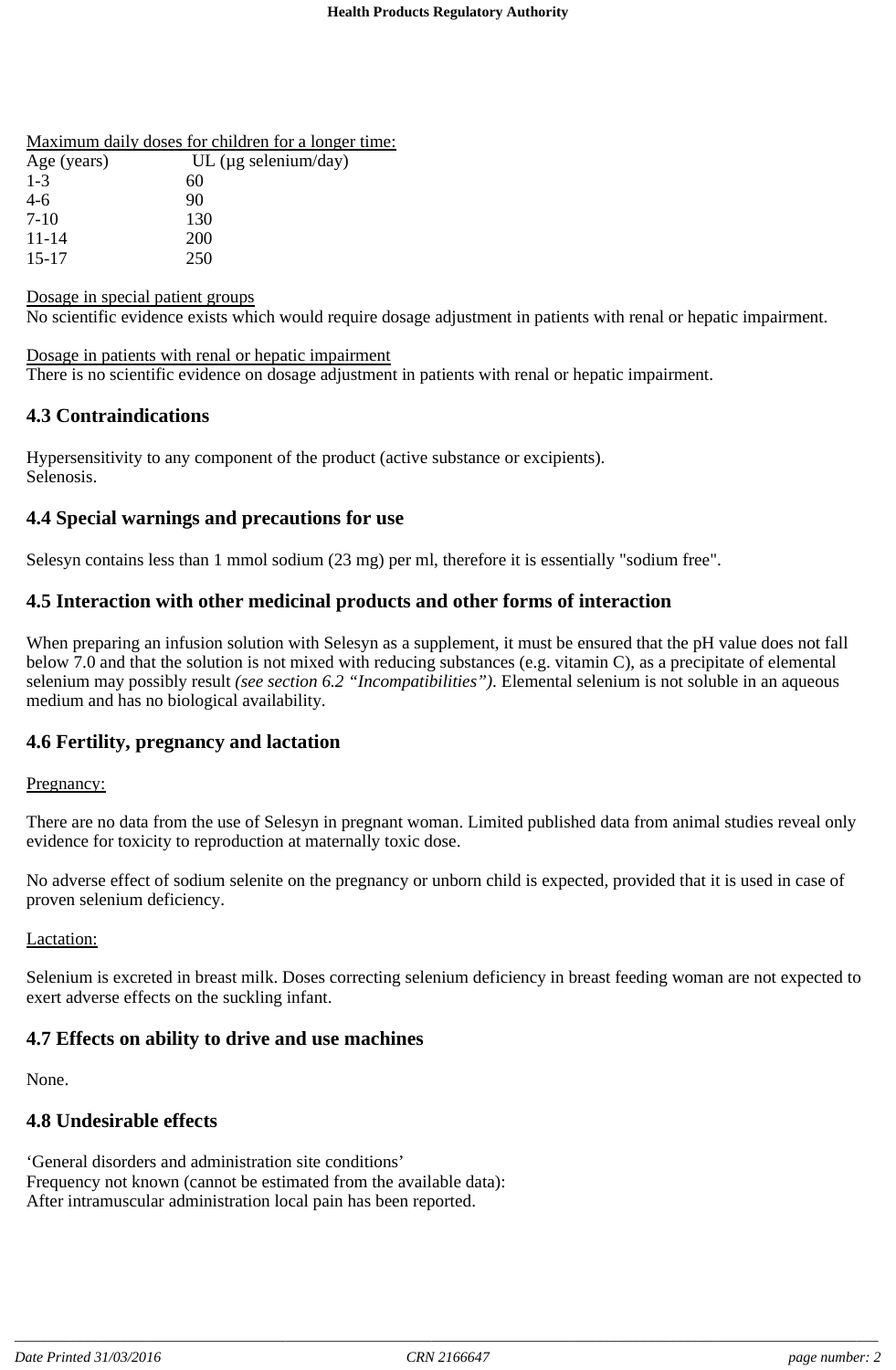#### Reporting of suspected adverse reactions

Reporting suspected adverse reactions after authorisation of the medicinal product is important. It allows continued monitoring of the benefit/risk balance of the medicinal product. Healthcare professionals are asked to report any suspected adverse reactions via HPRA Pharmacovigilance, Earlsfort Terrace, IRL - Dublin 2; Tel: +353 1 6764971; Fax: +353 1 6762517. Website: www.hpra.ie; E-mail: medsafety@hpra.ie.

# **4.9 Overdose**

Signs of an acute overdose are an odour of garlic on the breath, tiredness, nausea, diarrhoea and abdominal pain. Chronic overdose can affect growth of nails and hair and may lead to peripheral polyneuropathy.

Countermeasures include gastric lavage, forced diuresis or the administration of high doses of vitamin C. In the case of an extreme overdose (1,000–10,000 times the normal dose) an attempt should be made to eliminate the selenium by dialysis. Administration of dimercaprol is not recommended as the toxic effect of selenium is potentiated.

# **5 PHARMACOLOGICAL PROPERTIES**

### **5.1 Pharmacodynamic properties**

#### **Pharmacotherapeutic group:** Mineral supplement **ATC code:** A12C E02

Selenium is a co-factor in various enzymes in the human body and therefore belongs to the essential trace elements. To date, more than 25 proteins and protein subunits containing selenium have been identified and most clinical and biochemical effects of selenium can be attributed to their activity. However, not all the effects of selenium are exclusively related to the action of different enzymes.

Selenium-containing glutathione peroxidase and selenium protein P have been identified in humans. Glutathione peroxidase is part of the anti-oxidant protection mechanism of the cell in mammals. As a constituent of glutathione peroxidase, selenium can delay the lipid peroxidation rate and thus the resultant damage to the cell wall. Glutathione peroxidase affects the metabolism of leukotrienes, thromboxanes and prostacyclines. In animals, type I iodothyronine-5'-deiodinase is characterised as a selenium enzyme that converts thyroxine  $(T_4)$  into triiodothyronine  $(T_2)$ , the active thyroid hormone.

A selenium deficiency is manifested in reduced selenium levels in whole blood or plasma and in the suppression of glutathione peroxidase activity in whole blood, plasma or thrombocytes. The pathophysiological relevance of seleniumdependent reactions has been demonstrated in studies of selenium deficiencies in humans and animals: Selenium deficiency activates and inhibits the response of immunological mechanisms, particularly non-specific cell and body fluid responses. Selenium deficiency affects the activity of various hepatic enzymes. Selenium deficiency potentiates damage occasioned to the liver by oxidative or chemical factors and the toxicity of heavy metals such as mercury and cadmium.

For humans, the following diseases are described as a consequence of selenium deficiency: Keshan disease, an endemic cardiopathy, and Kaschin-Beck disease, an endemic osteoarthropathy that is associated with very severe deformity of the joints. Clinically manifest selenium deficiency is also observed as a consequence of long-term parenteral nutrition and unbalanced diets.

# **5.2 Pharmacokinetic properties**

Sodium selenite is not immediately converted to proteins. In the blood, the majority of the supply of selenium is used by the erythrocytes and converted to hydrogen selenide under the action of enzymes. Hydrogen selenide acts as a central pool of selenium for both elimination and the specific integration of selenium in selenoproteins. Reduced selenium binds to plasma proteins that migrate to the liver and other organs. Secondary plasma transport from the liver to the target tissues, that produce glutathione peroxidase by synthesis, probably occurs via a P-selenoprotein containing selenocysteine. The subsequent metabolic pathway of selenoprotein synthesis has to date only been studied in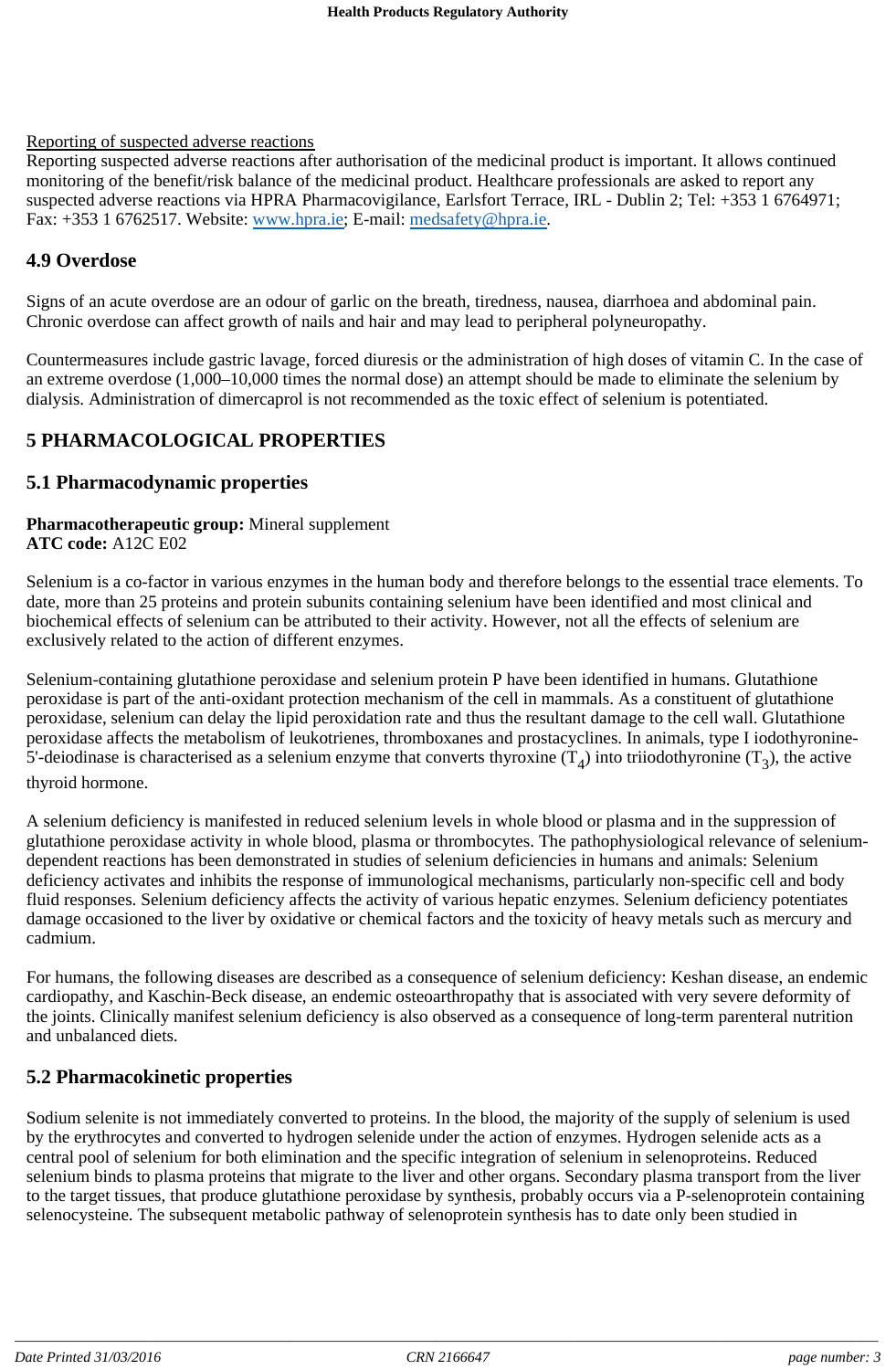prokaryotes. In the metabolic process, selenocysteine is specifically incorporated in the peptide chains of glutathione peroxidase.

All excess hydrogen selenide is metabolised via methylselenol and dimethylselenide to the trimethylselenonium ion, the principal elimination product.

After oral administration, selenium is principally absorbed from the small intestine. Absorption of sodium selenite in the intestine is not regulated by homeostatic mechanisms. Depending on the concentration of sodium selenite and the presence of related substances, it is usually between 44% and 89%, and sometimes more than 90%. The amino acid cysteine increases the absorption of sodium selenite.

The total quantity of selenium present in the human body is between 4 mg and 20 mg. Humans excrete selenium in the faeces, via the kidneys and through the respiratory system, depending on the amount administered. Selenium is predominantly eliminated in the form of the trimethylselenonium ion via the kidneys. Elimination is dependent on the selenium status.

After intravenous or oral administration, the process of selenium elimination was divided into three phases. After oral administration of 10 micrograms in the form of [<sup>75</sup>Se] sodium selenite, 14–20% of the absorbed selenium is eliminated via the kidneys in the first two weeks, while almost nothing was eliminated via the lungs and skin. The retention of selenium in the whole body decreased in three phases, with half-lives of 0.7–1.2 days in phase 1, 7–11 days in phase 2 and 96–144 days in phase three. The selenium concentration decreased more rapidly in the liver, heart and plasma than in the skeletal muscles or in the bones. Of an intravenously administered dose of  $[^{75}$ Se] sodium selenite, 12% was excreted in the first 24 hours. A further 40% was eliminated with a biological half-life of 20 days. The half-life of the third phase was 115 days.

Elimination after oral and intravenous administration of a physiological dose of  $[^{74}$ Se] sodium selenite was compared directly: after administration of 82 microgram*s* selenium in the form of sodium selenite, 18% of the intravenous dose and 12% of the oral dose was eliminated via the kidneys in the first 24 hours together with metabolised physiological selenium. After this phase, the process of elimination by both routes of administration is more or less the same. In healthy volunteers, the elimination of orally and parenterally administered sodium selenite was comparable.

# **5.3 Preclinical safety data**

Published literature on single and repeated dose toxicity of selenium and sodium selenite reveals no evidence for adverse health effects in addition to those already known from experience in humans. Toxicity to reproduction was only found at very high doses and no evidence was found for a risk of teratogenic ef-fects in mammals at nonmaternally toxic doses. Although mutagenicity and carcinogenicity data are inconclusive, because there is evidence for both positive as well as negative effects, the adverse effects on these endpoints are generally found at concentrations above the normal physiological levels.

# **6 PHARMACEUTICAL PARTICULARS**

### **6.1 List of excipients**

Sodium chloride Hydrochloric acid Water for injections

# **6.2 Incompatibilities**

When preparing an infusion solution with Selesyn as a supplement, it must be ensured that the pH value does not fall below 7.0 and that the solution is not mixed with reducing substances (e.g. vitamin C), as a precipitate of elemental selenium may possibly result. On grounds of safety, non-specific precipitation should be avoided after mixing infusion solutions with Selesyn.